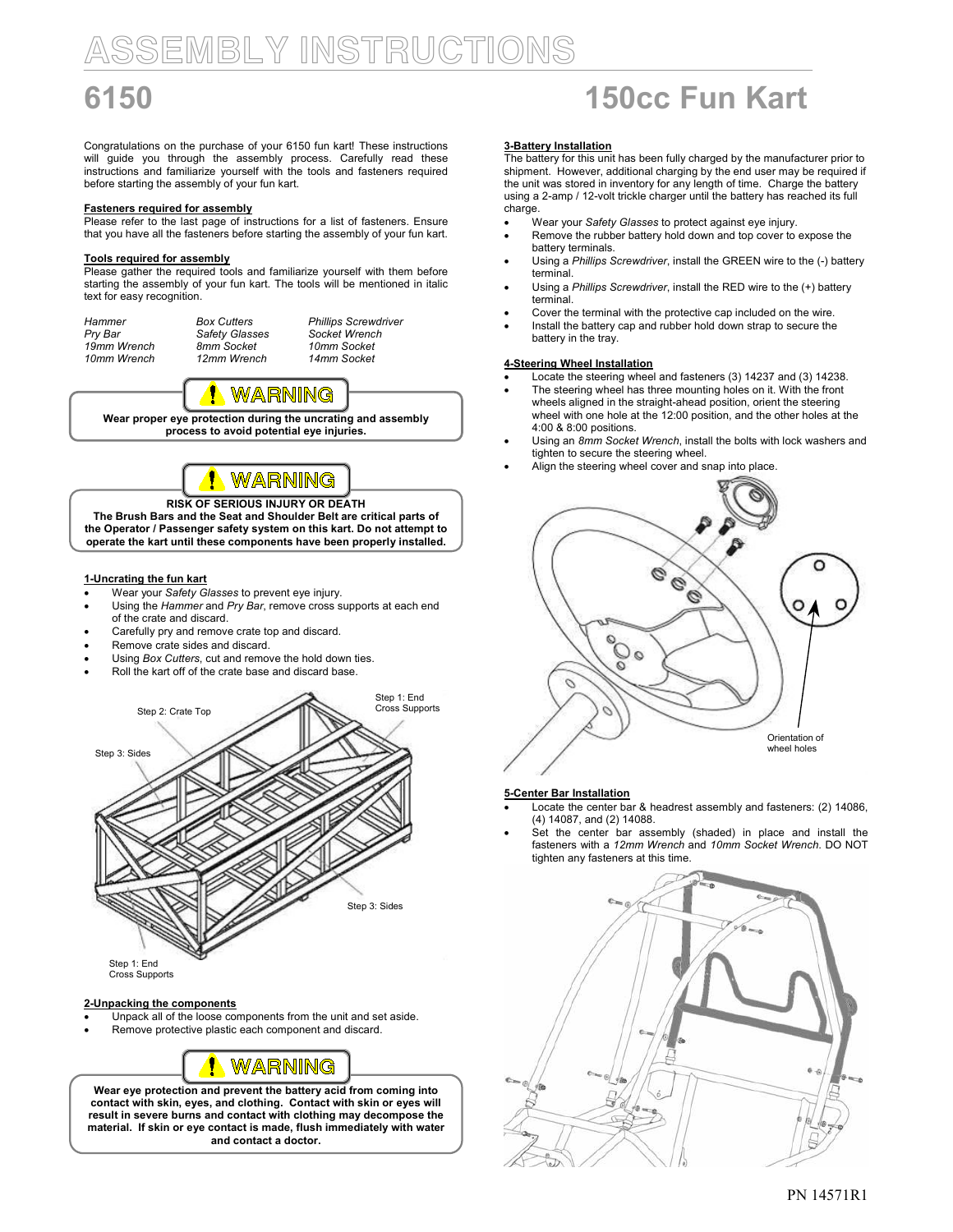# SSEMBLY INSTRUCTIONS

### 6150 150cc Fun Kart

### 6-Brush Bar Installation

- Locate the brush bars and fasteners:  $(4)$  14086,  $(6)$  14087, and  $(2)$ 14088
- Set the brush bars (shaded) in place and install the fasteners with a 12mm Wrench and 10mm Socket Wrench. DO NOT tighten any fasteners at this time.



### 7-C Pillar & Cross Bar Installation

- Locate the brush bars and fasteners: (6) 14086, (8) 14087, and (2) 14088
- Set the c pillars and cross bar (shaded) in place and install the fasteners with a 12mm Wrench and 10mm Socket Wrench. DO NOT tighten any fasteners at this time.



#### 8-Rear Rack Installation

- Locate the rear rack, support arms and fasteners: (2) 14086, (4) 14239, (2) 14087, and (4) 14088
- Set the rear rack in place (shaded) in place against the center bar with 14086. Install the rack supports with 14239. Verify that all the bars are now fitting together correctly and use a 12mm Wrench and 10mm Socket Wrench to tighten down all the fasteners, including the loose fasteners used in the previous steps.



### 9-Safety Flag Installation

- The flag fasteners 14465, 14466, and 14492 have been pre-installed onto the right rear corner of the rear rack.
- Simply loosen the plastic nut 14466 from the underside of the rack and slip the flag into place.
- Finger tighten the plastic nut to retain the flag.

### 10-Seat Belt (Shoulder Connection) Installation

- Locate 2 each of fasteners 14324, 14289, 14451.
- Remove the plastic cover from the seat belt bracket and stack the hardware as shown in the figure below.
- Install the lock washer and nut and tighten using a 14mm Wrench and 19mm Wrench.



### 11-Final Connections

- Under the fuel tank, locate the Vacuum and Fuel lines as indicated in the figure below
- Connect the vacuum line from the fuel tank to the "T" connection from the carburetor. Ensure that the spring clamp is securely in place.
- Connect the fuel line from the tank (line with the filter) to the carburetor fuel line (line with protective spring covering). Ensure that the spring clip is securely in place.



### 12- Final Preparation

- Fill the fuel tank with clean, fresh mid grade gasoline
- Check the engine oil level per the supplied Owner/Operator manual Refer to the supplied Owner/Operator manual prior to operating your new Fun Kart